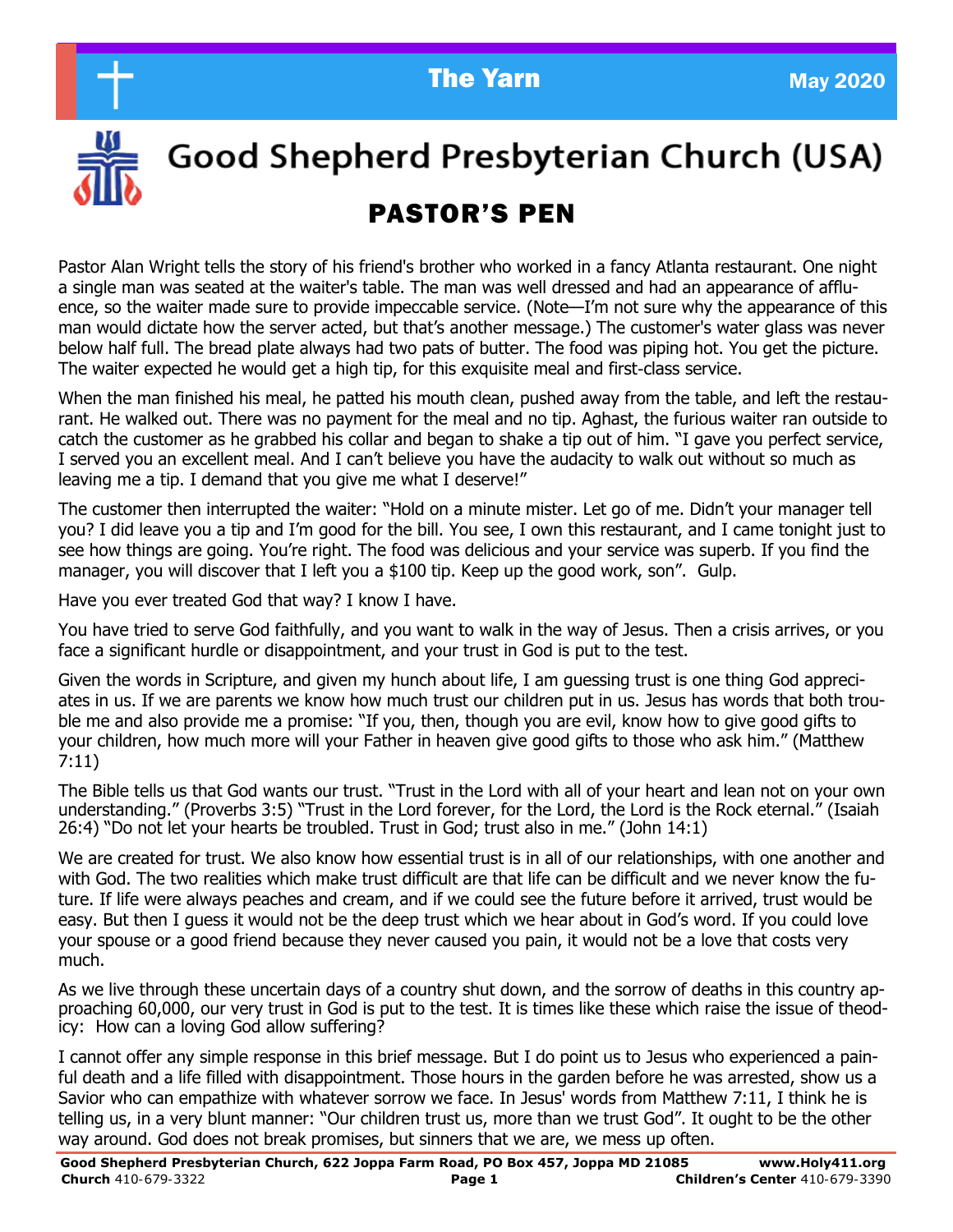when the gets almedit, that s when our trust that dou will hever abandon as, is so vital. God's promises can<br>be trusted, on light-filled days, and on days of darkness when we are trying to find our way through the fog. When life gets difficult, that's when our trust that God will never abandon us, is so vital. God's promises can It's ok in those moments of fear and loneliness to pray to God: "Where are you, Lord? Help me to trust you, please. But God, you promised." God wants us to enter prayer in honesty. The Psalms are filled with prayers of lament, pleading, sadness, anger...and with glad hearts filled with praise and thanksgiving. At the heart of prayer is trust. It anchors our faith.

As this new month begins, we pray for the end of this sad pandemic. We continue to lift up people overwhelmed by grief. We pray for persons who have lost their jobs, and whose incomes are reduced. And we pray for all who are living with risk in the health care field, and in public jobs that might expose them to the Covid-19 virus. In 1918 when the Spanish flu broke out, though its roots were not in Spain, orders were given in October for isolation and the wearing of masks. Improvement came, but then a second wave of infections began in San Francisco. Masks were required but many people objected, including ministers who wanted their people to meet. A second wave of deaths took place. I think of that history as we now witness some states allowing bowling alleys, salons, and tattoo parlors to open. May the reopening of our country, state by state, take place in a wise manner. We are eager to see what will happen in our community and state.

I can tell you that the leaders of your church will be very cautious as we look to reopening in the coming weeks. Deep cleaning will continue. Our meals together, at the Lords Table, and in the Upper Room, will only happen if we can ensure safety. And after a conversation with Music Director Farrell, it was agreed, the choir will not begin its work until the fall, God willing. We will make sure the sanctuary you enter, and the halls you walk, are spotless. And we must give thought to proper social distancing.

**We press on, TRUSTING that God leads us and the Spirit is behind us, within us, and in our community! The love of Jesus will never fail! This we believe. All thanks be to God.**

Pastor Keith

### ADMINISTRATIVE PROFESSIONALS DAY



I wanted to thank everyone for your kind words, gifts, and decorations! Though the world has been turned on its head, you took the time to make me feel appreciated. Walking into a room filled with balloons, streamers, and presents was a heartwarming surprise, but it didn't end there. I also received a beautiful bouquet delivered to my home office! I cannot thank you all enough for the smile merely thinking about that day creates. –Trista



# SPOTTED AROUND JOPPATOWNE



Clay is incredibly diligent in his duties as the church's Facility Committee Manager. He keeps our meetings pointed and organized, and is an expert on following up and distributing tasks to those best suited for the job. He also meticulously cares for the fountain by cleaning it and keeping the water levels just right. In fact, Clay takes such pride in how the front of the building looks, that I can only assume he thought it could all use some suds! Our beautiful fountain has produced roaming clouds of bubbles and bright smiles all April long!

### COFFEE HOUR

COFFEE HOUR - Donations are always appreciated! Paper products, plates, napkins, disposable utensils and of course coffee! We love coffee; we drink it all year long, be it regular, decaf, whatever. It is all appreciated!

Speaking of "coffee hour" stay tuned for updates, ideas and suggestions due to the coronavirus...patience is a virtue.

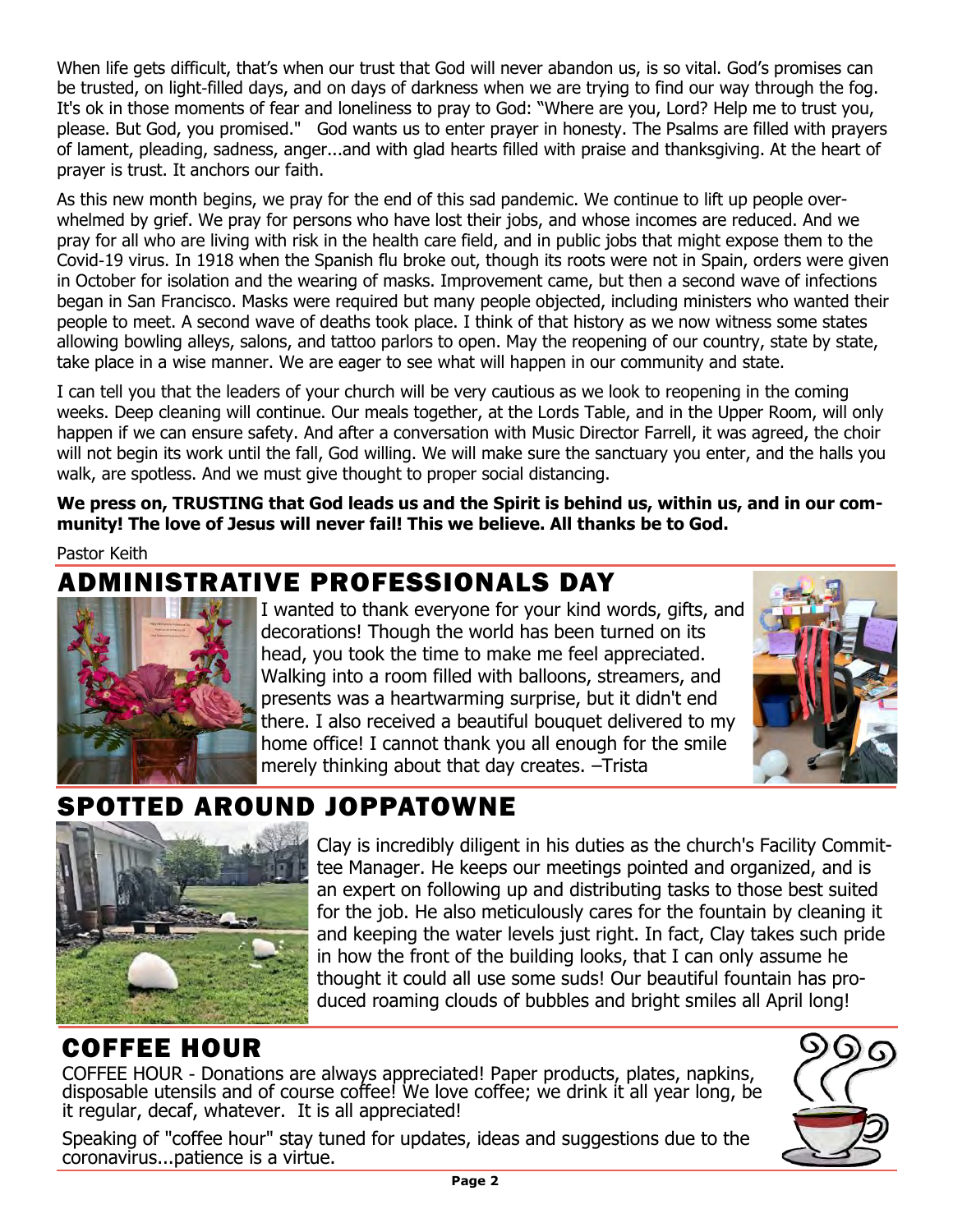

### REQUESTS FOR OUR BUSY PRAYER WARRIORS



Kathy's mother-in-law Rose Young, the late Vincent Lionti & his family, Kathy's brother-in-law Philip Young & family, Kate, Bobby & their young twins, Pat Howe's sister Ginny, Curt Petty & his late friend, Joe & family, Mary Lou Aims & her medical team, Kathy Young, Suzy Phillip's friends Kathy & Ron Bates, Keith Roberts, Bud Baranowski's family friend Florence Wells & Dr. Garg, Katherine Howe & family, Nancy McCaslin, Dr. Whiteford, Nick Warfield, Mike Bohns' mom & family, Winifred Miller, Helen Cunion, Carla Cathcart's friends Clarence & Sue Broadwater & their family, Di Ciccotelli, The 17 Jesuit priests in Philadelphia to include: Frank Haig, Michael Hricko, and Father Joseph Ritzman, Evelyn Galvin & her family, Len Keller, Marcie Jackson's daughter-in-law's grandfather, Trista's friend Denise & Denise's mother-in-law Kitty, and Cathy Bott's mother Mary Swan.

If you or someone you know has a need and you would like to submit a prayer request, please reach out to our prayer team at: **[gsprayers@juno.com](mailto:gsprayers@juno.com)**

## MAY DATES TO CELEBRATE!

We would like to recognize this month's important dates in the lives of our members

**HAPPY BIRTHDAY**

**2 Vickie Maas**

**3**

**Nancy McCaslin Kathy Young 7 Winnifred Jones**



**11 Jenna Shunk 13 Aiden Shunk 24 Jon Andrews 29 Ruth Wagener**

The Deacons would like the church family to know your important day! If we do not have yours in our file, please notify Ellie Pfoutz, 410-679- 4813.

**Chris and Mike Bohns May 3, 1987**

**HAPPY ANNIVERSARY**

**Suzy & Carl Phillips May 24, 1975**

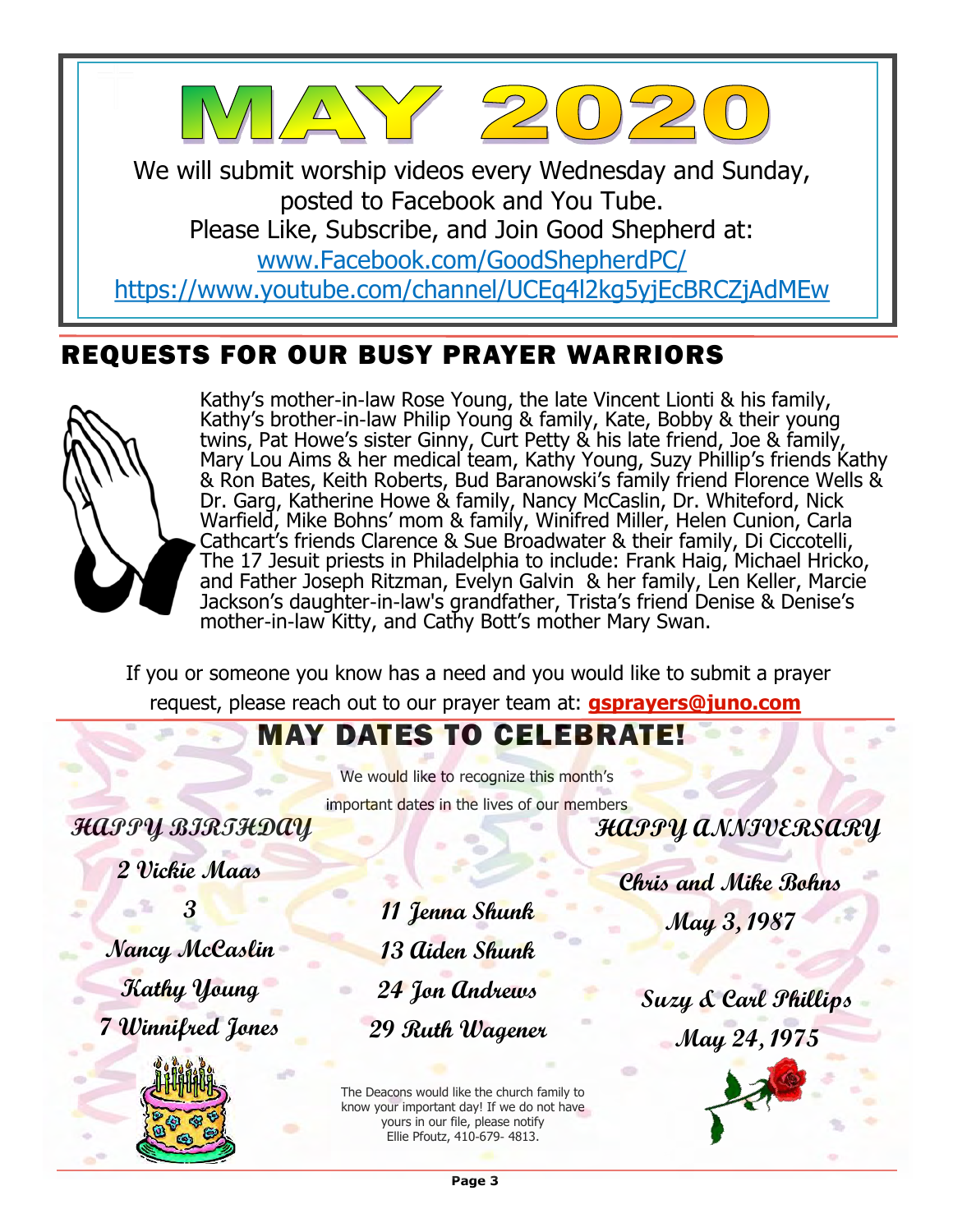# HUMOR IN CHURCH BULLETINS

May 2020 It was Will Rogers who once said, "If your day ends and you haven't laughed once, you haven't lived." That may not have been his exact words but they are the best I can remember just now. Needless to say, these are not days of much laughing. As of this writing there have been 50,000 deaths in the US. attributed to the virus. Not much to laugh about there.

I once heard an old-time preacher, many years ago, remark that even through difficult and sometimes disastrous situations God has a way of tickling our funny bones, not to make light of something but to relieve the pressure of the moment. If there is any consequence to the times we are living in, it's that we have more than enough time to clean out our "clutter" especially the clutter of my messy desk downstairs. While doing just that, I struck, Gold! And I want to share my treasure with you.

In all those papers was a collection of bloopers, snafu's, gaffs and just ordinary mistakes that made it into the Sunday morning worship church bulletin. They were common mistakes that *every* Church Secretary, Pastor, Proofreader or any other person involved with bringing a church bulletin together has made, unknowingly. I have categorized these into special areas that affect specific persons/ groups. For instance Pastor, Secretary, Choir, Ladies Groups, other church services, etc. I have taken the liberty of entitling this: j

#### **Humor in Church Bulletins**

Sermons (not many churches have  $\overline{a}$  morning and an evening service any longer, this one did)

Morning Service "Jesus Walks on the Water"

Evening Service "Searching for Jesus"

Available Services



-For those who have children and don't know it, we have a nursery downstairs. -Don't let worry ruin your life. Let the church help (on outdoor electric board) -Announcement for a Prayer and Fasting conference: The cost for attending the Fast ing and Prayer conference includes meals (think about that one)

Pastors

-The Rector will preach his farewell message after which the choir will sing 'Break forth into Joy

-Barbara M. remains in the hospital. She needs additional surgery. She is also having trouble sleeping and requests tapes of Pastor \_\_\_\_\_\_\_\_ sermons.

Ladies Groups

-The ladies of the church have cast-off clothing of every kind. They may be seen in the basement on Friday afternoon.

-Ladies, don't forget the rummage sale. It's a chance to get rid of those things you no longer want. Don't forget to bring your husbands.

Choir

-Next Thurs there will be tryouts for the choir. They need all the help they can get. (I have seen this one myself).

-Eight new robes are needed due to addition of new members and the deterioration of some older ones.

#### The Famous Potluck Dinner

Potluck supper will be on Sun at 5:00 pm. Prayer and medication to follow.

Well, there you have it. There are many more but chose these few for you to enjoy. A final thought; if we come across a slip-up in our bulletin will we think it's an honest to goodness goof or did Trista or Brother Keith slip it in purposely just to see if we are paying attention?



Bob Baar – SHALOME, until we meet again!

### BIBLICAL JEOPARDY & MORE

I happened across this neat website full of games with biblical themes. You do not have to sign up for anything and it is all free!

A family favorite quickly became Biblical Jeopardy! We spent some time "testing" it for the YARN over the weekend: <https://www.christianity.com/trivia/jeopardy/>

Hopefully you will find these games just as entertaining as I did! -Trista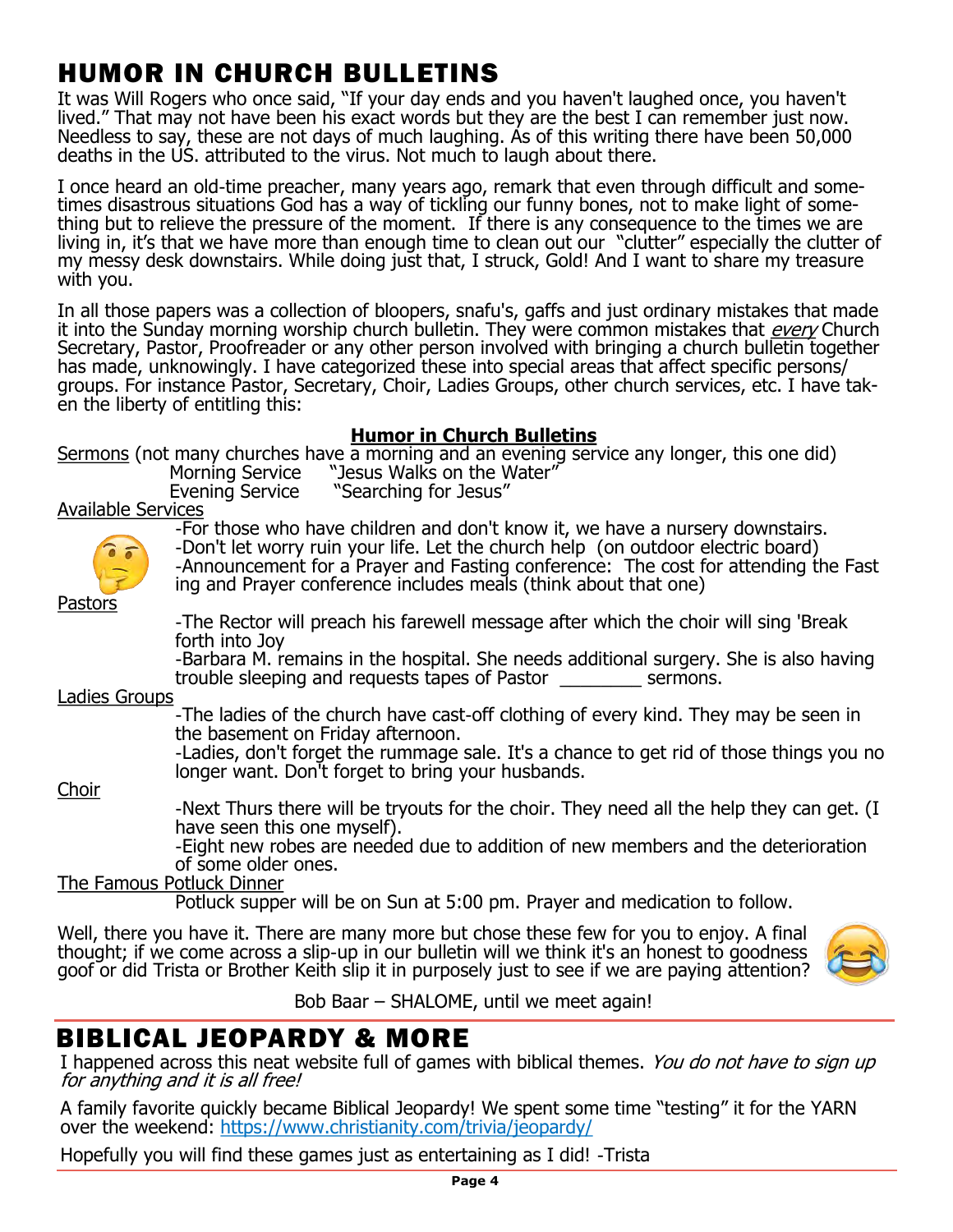# TEACHER APPRECIATION WEEK

May 4-8th is teacher appreciation week! I am honored to work with these professionals and wish I could celebrate them every day. They deserve all we have planned for this special week and more, all year long. Most of them are still working through this crazy time, and we miss the ones who are not. Enjoy learning more about them and thank them for their hard work next time you see them!



**Kylie Cowan** joined GSCC in July 2019. She graduated from North Harford High School and hopes to complete her associate degree in Early Childhood Education/ Special Education. She has the 90-hour preschool certification and the 45-hour infant toddler certification. She welcomed her son in April 2020. Kylie loves teaching little children and creating relationships with their families.



**Rachel Williams** joined GSCC in June 2019. She earned her associate degree from HCC in Early Childhood Education/Special Education. She is currently attending TUNE (Towson University's satellite location in Harford County) to complete her bachelor's degree in the same field. Rachel has worked in childcare since 2014 with infants through school age. Education and a love for learning has played an essential role in her life and she hopes to share that love with the children in her classroom.

8:0 V (2 0 0 0



EXAKTTALA **Charnika Dyson** joined GSCC in April 2019. She has worked in childcare since 2017, starting with Celebree Schools. Not only is Charnika an early education teacher, but she teaches dance and cheer and is a professional dancer and choreographer. She could not imagine her life without the constant influence of "jovial tiny humans" she is surrounded by daily. She looks forward to building strong, lasting relationships with the children and their families.



**Rebecca Snyder** joined GSCC in 2011. She attended HCC and has the 90-hour preschool certification and the 45-hour infant/toddler certification. She has two children, Anthony (2009) and Brianna (2015) and they enjoy reading books and creating art together. Rebecca loves helping the children in her class learn about and explore new things!



**Brittany Frey** joined GSCC in 2010. She graduated from Aberdeen High and is pursuing a degree in Education and History. She has the 90-hour preschool certification, the 45-hour infant/toddler certification, and the 45-hour school age certification. Brittany has a daughter Arianna (2009) and son Dakota (2020), and two stepsons (Riley and Colton). She looks forward to working with the children and families at GSCC.



**Pat Bavaro** joined GSCC in 2009. She graduated from Kenwood High in 1972 and is a retired secretary who served 34 years in Baltimore City. Pat has two adult children and a granddaughter and is taking care of her mother in her home. Pat works part time with the 2s and 3s and she enjoys watching the children grow and move on to succeed throughout their schooling. Kids often come back to see Ms. Pat when they are much older.



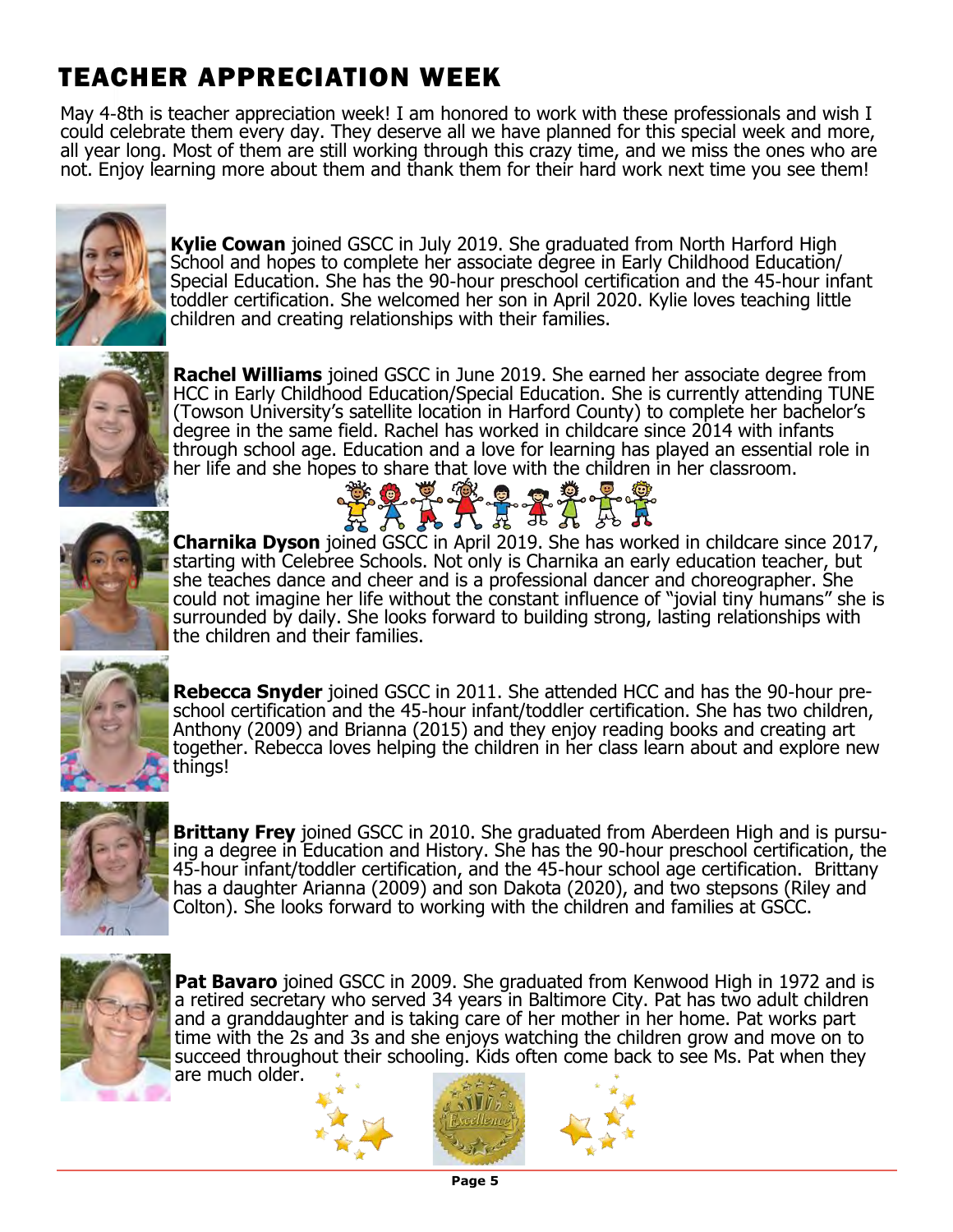

### TEACHER APPRECIATION WEEK



**Jen Doane** joined GSCC in 2008. Prior to that she worked for six years in Harford County Publics Schools with the autism program as a para-educator. She attended HCC for Early Childhood Education. Jen is married and has two children, a son who is a writer, and a daughter who is a hair stylist.



**Chrissy Davis** first joined GSCC in 2003, left in 2004 and came back in 2007. Chrissy graduated from Joppatowne High School. She has the 90-hour preschool certification, the 45-hour infant/toddler certification, and the 45-hour school age certification. Chrissy is married and has two children (Brad and Danny). Chrissy works with our PK kids. She loves seeing the kids grow, accomplish their goals, and overcome obstacles. She finds it a blessing to be a part of the children's lives.



**Jamiara Lewis** joined GSCC in July 2019. She graduated from Overlea High School and is pursuing a degree in Early Childhood Education. She has worked in childcare since 2010. She has the 90-hour preschool certification and 45-hour infant/toddler certification, and the 45-hour school age certification. She enjoys working with all age groups of children and finds joy in seeing them excel and grow. She believes that every child is unique in their own special way. Aside from teaching, Jamiara also enjoys singing and playing drums.

### NAME THAT HYMN!

Here are some clues to help you identify hymns in our hymnal, Glory to God.

Many of you reading this will be able to identify most of these. I did include one that is very easy and one that may be a challenge. Have fun and even try to sing a verse or refrain from memory.

- 1. This is a hymn of praise to God for all the "great things He has done."
- 2. Can you name a hymn that is an invitation to the Lord's Supper? You get bonus points for naming more that one hymn that is an invitation to participate in the Lord's Supper.
- 3. Name an African-American spiritual that asks God to come by here. It is also sung at many church camps, especially around a campfire.
- 4. Can you name a hymn that paraphrases Psalm 23? You can earn bonus points for naming Marty Haugen's hymn that includes a refrain.
- 5. This hymn to the Triune God proclaims God's mercy and might and is often sung on Trinity Sunday. Many church hymnals, including ours, has this as the first hymn in the book.
- 6. This hymn of trust and assurance may make you want to join in praising the Savior "all the day long.
- 7. This hymn is known and loved by many of God's children, young and old. It tells a simple truth that is found in the Bible.
- 8. This popular hymn gives praise to God for His grace and salvation. It could easily be located in the Lost and Found section of the Praise Department.
- 9. This hymn also praises God for his mercy and for being a faithful provider of all the things we need every day.
- 10.This hymn asks for God's blessing on all of us until we can gather and greet each other again.

The answers to the clues above can be found on the last page of the Yarn. Thank you Bob and Delores Baar!